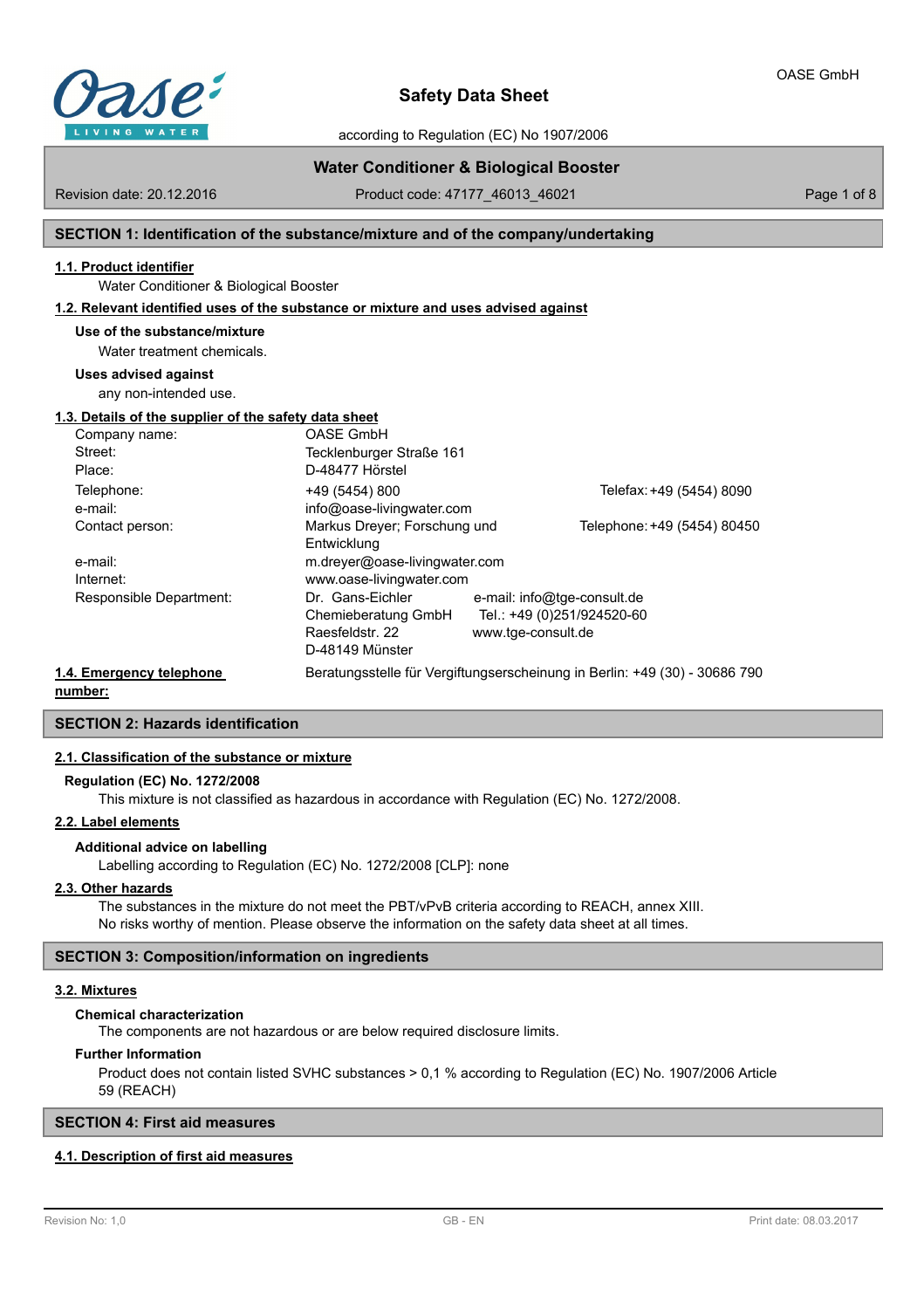

according to Regulation (EC) No 1907/2006

## **Water Conditioner & Biological Booster**

Revision date: 20.12.2016

Product code: 47177\_46013\_46021 Product code: 47177\_46013\_46021

## **General information**

In case of accident or unwellness, seek medical advice immediately (show directions for use or safety data sheet if possible).

#### **After inhalation**

In case of accident by inhalation: remove casualty to fresh air and keep at rest. In case of respiratory tract irritation, consult a physician.

## **After contact with skin**

Gently wash with plenty of soap and water. In case of skin irritation, seek medical treatment.

#### **After contact with eyes**

Rinse cautiously with water for several minutes. In case of troubles or persistent symptoms, consult an ophthalmologist.

#### **After ingestion**

Rinse mouth thoroughly with water. Let water be drunken in little sips (dilution effect). Do NOT induce vomiting. In all cases of doubt, or when symptoms persist, seek medical advice.

#### **4.2. Most important symptoms and effects, both acute and delayed**

No information available.

#### **4.3. Indication of any immediate medical attention and special treatment needed**

Treat symptomatically.

## **SECTION 5: Firefighting measures**

## **5.1. Extinguishing media**

#### **Suitable extinguishing media**

Carbon dioxide (CO2). Dry extinguishing powder. alcohol resistant foam. Atomized water.

#### **Unsuitable extinguishing media**

High power water jet.

#### **5.2. Special hazards arising from the substance or mixture**

Can be released in case of fire: Carbon monoxide (CO), Carbon dioxide (CO2).

## **5.3. Advice for firefighters**

Wear a self-contained breathing apparatus and chemical protective clothing.

#### **Additional information**

Collect contaminated fire extinguishing water separately. Do not allow entering drains or surface water. Co-ordinate fire-fighting measures to the fire surroundings.

#### **SECTION 6: Accidental release measures**

#### **6.1. Personal precautions, protective equipment and emergency procedures**

See protective measures under point 7 and 8.

#### **6.2. Environmental precautions**

Discharge into the environment must be avoided.

## **6.3. Methods and material for containment and cleaning up**

Absorb with liquid-binding material (e.g. sand, diatomaceous earth, acid- or universal binding agents). Treat the recovered material as prescribed in the section on waste disposal . Clean contaminated objects and areas thoroughly observing environmental regulations.

#### **6.4. Reference to other sections**

Safe handling: see section 7 Personal protection equipment: see section 8 Disposal: see section 13

## **SECTION 7: Handling and storage**

#### **7.1. Precautions for safe handling**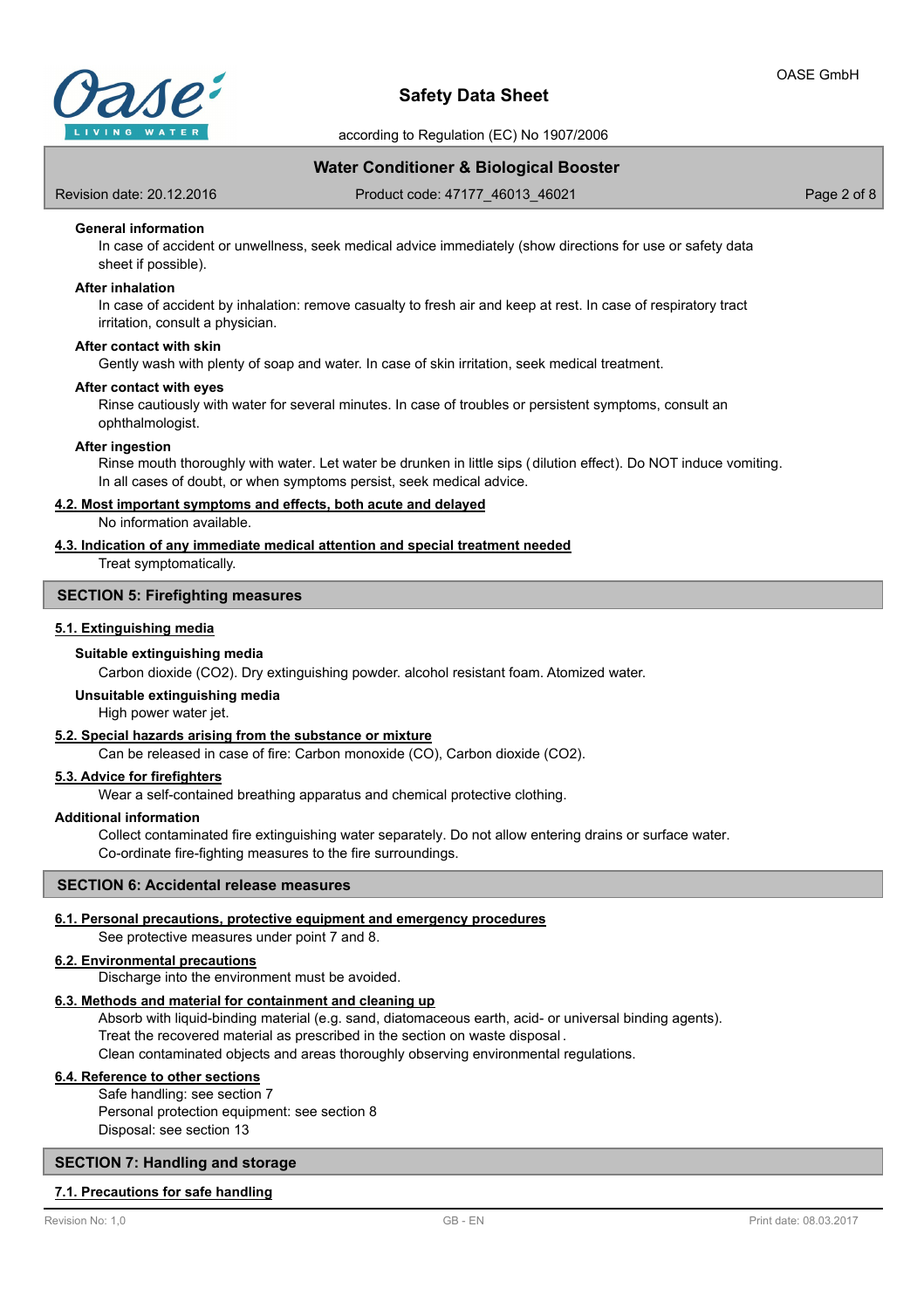

according to Regulation (EC) No 1907/2006

## **Water Conditioner & Biological Booster**

Revision date: 20.12.2016

Product code: 47177\_46013\_46021 Product code: 47177\_46013\_46021

## **Advice on safe handling**

Wear suitable protective clothing. See section 8.

#### Usual measures for fire prevention. **Advice on protection against fire and explosion**

## **Further information on handling**

General protection and hygiene measures: refer to chapter 8

## **7.2. Conditions for safe storage, including any incompatibilities**

## **Requirements for storage rooms and vessels**

Keep container tightly closed in a cool, well-ventilated place.

#### **Advice on storage compatibility**

Do not store together with: Explosives. Oxidizing solids. Oxidizing liquids. Radioactive substances. Infectious substances. Food and animal feedingstuff.

#### **Further information on storage conditions**

Keep the packing dry and well sealed to prevent contamination and absorbtion of humidity. Recommended storage temperature: 0,25°C Protect against: Light. UV-radiation/sunlight. heat. moisture.

## **7.3. Specific end use(s)**

refer to chapter 1.

## **SECTION 8: Exposure controls/personal protection**

#### **8.1. Control parameters**

## **Exposure limits (EH40)**

| <b>CAS No</b> | Substance              | ppm | mg/m <sup>3</sup> | fibres/mll | Category      | Origin |
|---------------|------------------------|-----|-------------------|------------|---------------|--------|
| 1332-58-7     | Kaolin respirable dust |     | പ                 |            | TWA (8 h)     | WEL    |
|               |                        |     |                   |            | STEL (15 min) | WEL    |

## **8.2. Exposure controls**

## **Appropriate engineering controls**

No special measures are necessary.

### **Protective and hygiene measures**

Always close containers tightly after the removal of product. When using do not eat, drink, smoke, sniff. Wash hands before breaks and after work.

#### **Eye/face protection**

Wear safety glasses; chemical goggles (if splashing is possible).

#### **Hand protection**

In case of prolonged or frequently repeated skin contact: Wear suitable gloves. Suitable material: FKM (fluororubber). - Thickness of glove material: 0,4 mm Breakthrough time >= 8 h Butyl rubber. - Thickness of glove material: 0,5 mm Breakthrough time >= 8 h CR (polychloroprenes, Chloroprene rubber). - Thickness of glove material: 0,5 mm Breakthrough time >= 8 h NBR (Nitrile rubber). - Thickness of glove material: 0,35 mm Breakthrough time >= 8 h PVC (Polyvinyl chloride). - Thickness of glove material: 0,5 mm Breakthrough time >= 8 h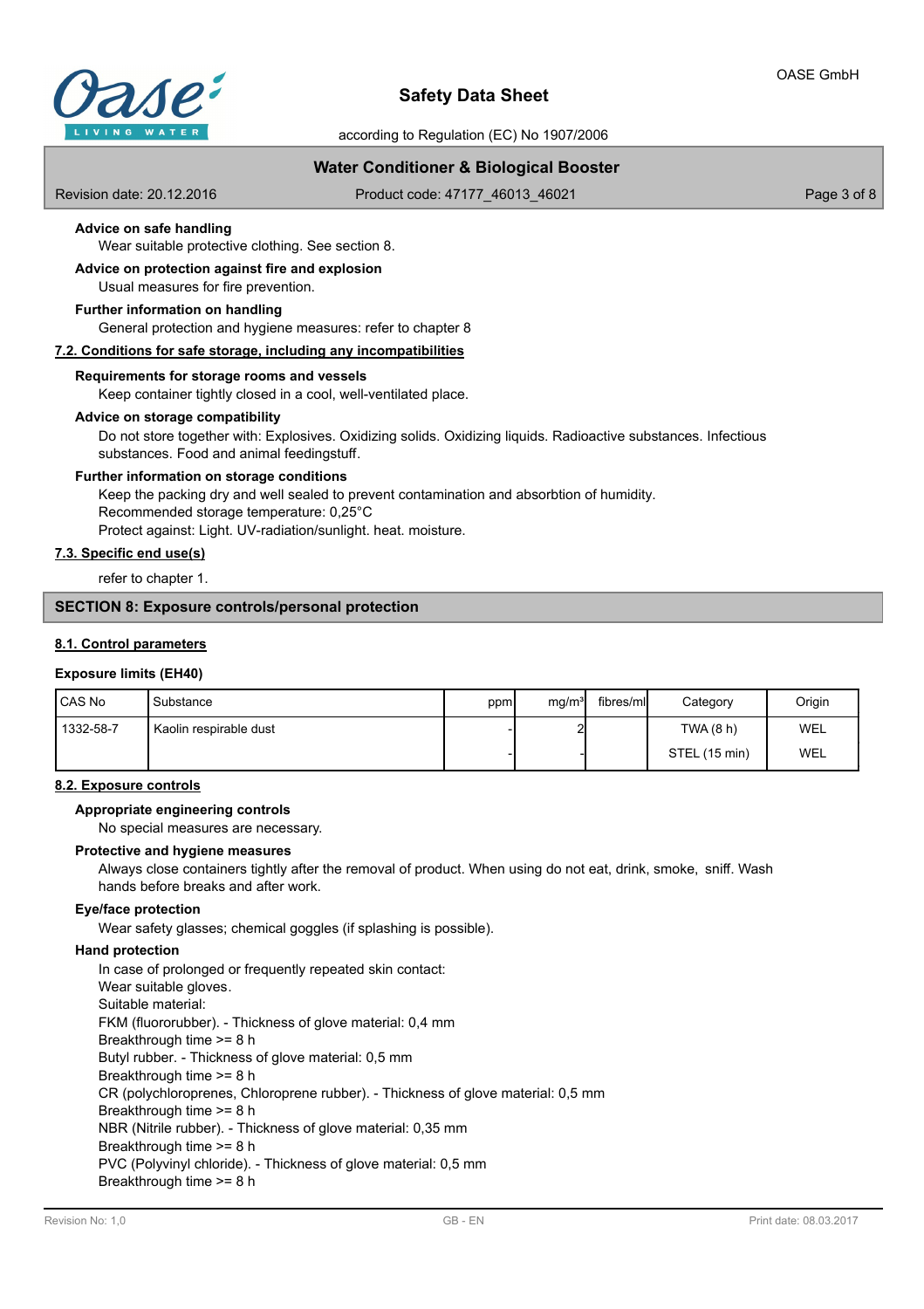

according to Regulation (EC) No 1907/2006

## **Water Conditioner & Biological Booster**

Revision date: 20.12.2016

Product code: 47177\_46013\_46021 Page 4 of 8

The selected protective gloves have to satisfy the specifications of EU Directive 89/686/EEC and the standard EN 374 derived from it.

Check leak tightness/impermeability prior to use. In the case of wanting to use the gloves again, clean them before taking off and air them well.

## **Skin protection**

Suitable protective clothing: Lab apron. Minimum standard for preventive measures while handling with working materials are specified in the TRGS 500 (D).

## **Respiratory protection**

With correct and proper use, and under normal conditions, breathing protection is not required.

#### **Environmental exposure controls**

No special precautionary measures are necessary.

#### **SECTION 9: Physical and chemical properties**

## **9.1. Information on basic physical and chemical properties**

| Physical state:                                | liquid       |                           |                    |
|------------------------------------------------|--------------|---------------------------|--------------------|
| Colour:                                        | white - grey |                           |                    |
| Odour:                                         | odourless    |                           |                    |
|                                                |              |                           | <b>Test method</b> |
| pH-Value:                                      |              | 7,0                       |                    |
| Changes in the physical state                  |              |                           |                    |
| Melting point:                                 |              | not determined            |                    |
| Initial boiling point and boiling range:       |              | 100 °C                    |                    |
| Sublimation point:                             |              | not determined            |                    |
| Softening point:                               |              | not determined            |                    |
| Pour point:                                    |              | not determined            |                    |
| Flash point:                                   |              | not determined            |                    |
| Sustaining combustion:                         |              | Not sustaining combustion |                    |
| <b>Explosive properties</b><br>none            |              |                           |                    |
| Lower explosion limits:                        |              | not determined            |                    |
| Upper explosion limits:                        |              | not determined            |                    |
| Ignition temperature:                          |              | not determined            |                    |
| <b>Auto-ignition temperature</b><br>Gas:       |              | not determined            |                    |
| Decomposition temperature:                     |              | not determined            |                    |
| <b>Oxidizing properties</b><br>none            |              |                           |                    |
| Vapour pressure:                               |              | not determined            |                    |
| Density (at 20 °C):                            |              | $1.0$ g/cm <sup>3</sup>   |                    |
| Water solubility:                              |              | not determined            |                    |
| Solubility in other solvents<br>not determined |              |                           |                    |
| Partition coefficient:                         |              | not determined            |                    |
| Viscosity / dynamic:                           |              | not determined            |                    |
| Viscosity / kinematic:                         |              | not determined            |                    |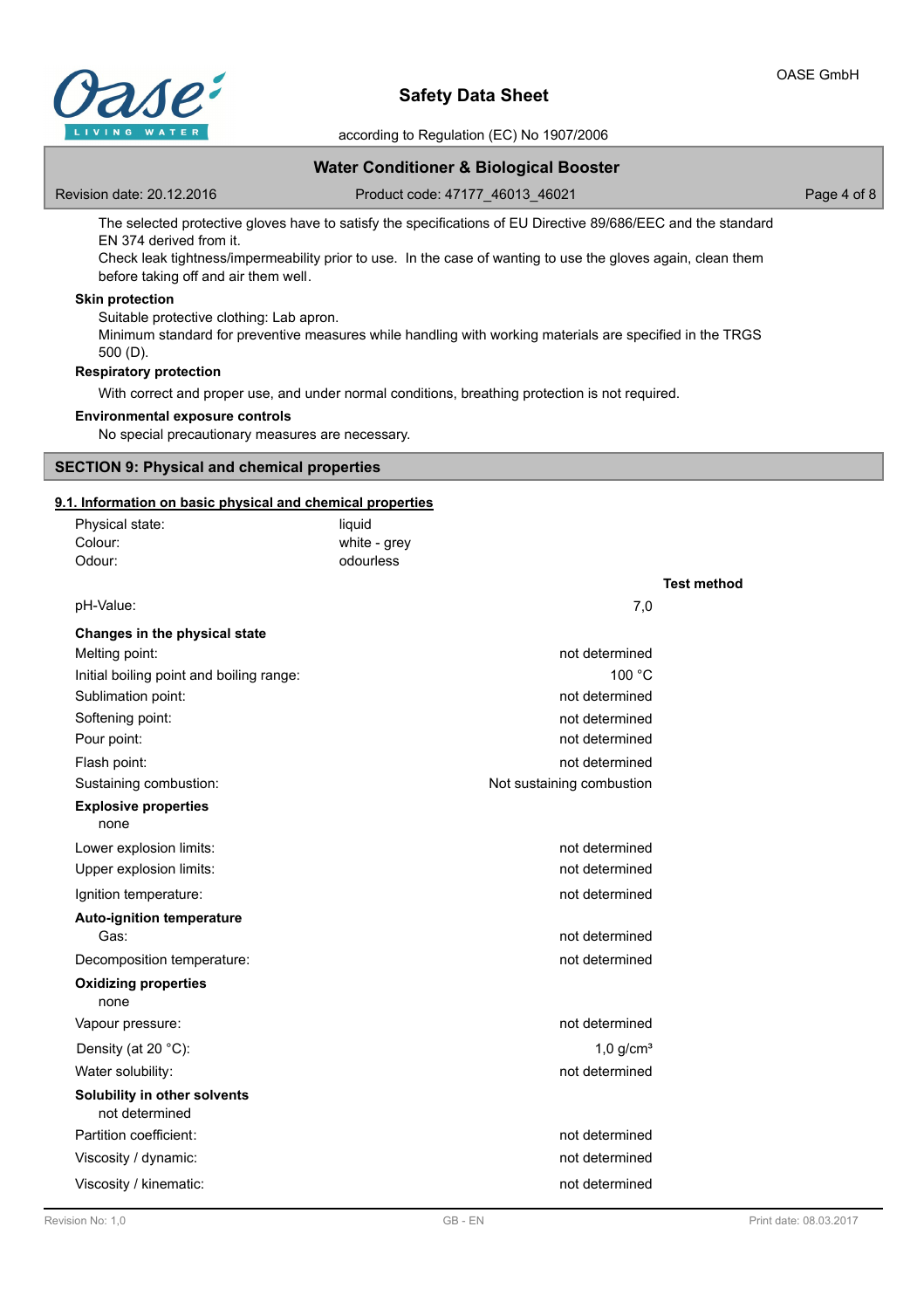

according to Regulation (EC) No 1907/2006

| <b>Water Conditioner &amp; Biological Booster</b> |                                 |             |  |  |
|---------------------------------------------------|---------------------------------|-------------|--|--|
| Revision date: 20.12.2016                         | Product code: 47177 46013 46021 | Page 5 of 8 |  |  |
| Flow time:                                        | not determined                  |             |  |  |
| Vapour density:                                   | not determined                  |             |  |  |
| Evaporation rate:                                 | not determined                  |             |  |  |
| Solvent separation test:                          | not determined                  |             |  |  |
| Solvent content:                                  | not determined                  |             |  |  |
| 9.2. Other information                            |                                 |             |  |  |
| Solid content:                                    | not determined                  |             |  |  |

## **SECTION 10: Stability and reactivity**

#### **10.1. Reactivity**

No information available.

#### **10.2. Chemical stability**

The product is chemically stable under recommended conditions of storage, use and temperature.

## **10.3. Possibility of hazardous reactions**

No information available.

## **10.4. Conditions to avoid**

Protect against: UV-radiation/sunlight. heat.

#### **10.5. Incompatible materials**

Materials to avoid: Oxidizing agents, strong. Reducing agents, strong.

## **10.6. Hazardous decomposition products**

Can be released in case of fire: Carbon monoxide (CO), Carbon dioxide (CO2).

## **SECTION 11: Toxicological information**

## **11.1. Information on toxicological effects**

#### **Toxicocinetics, metabolism and distribution**

No data available.

## **Acute toxicity**

Based on available data, the classification criteria are not met.

## **Irritation and corrosivity**

Based on available data, the classification criteria are not met.

#### **Sensitising effects**

Based on available data, the classification criteria are not met.

#### **Carcinogenic/mutagenic/toxic effects for reproduction**

Based on available data, the classification criteria are not met.

## **STOT-single exposure**

Based on available data, the classification criteria are not met.

## **STOT-repeated exposure**

Based on available data, the classification criteria are not met.

## **Aspiration hazard**

Based on available data, the classification criteria are not met.

#### **Specific effects in experiment on an animal**

No data available.

### **SECTION 12: Ecological information**

## **12.1. Toxicity**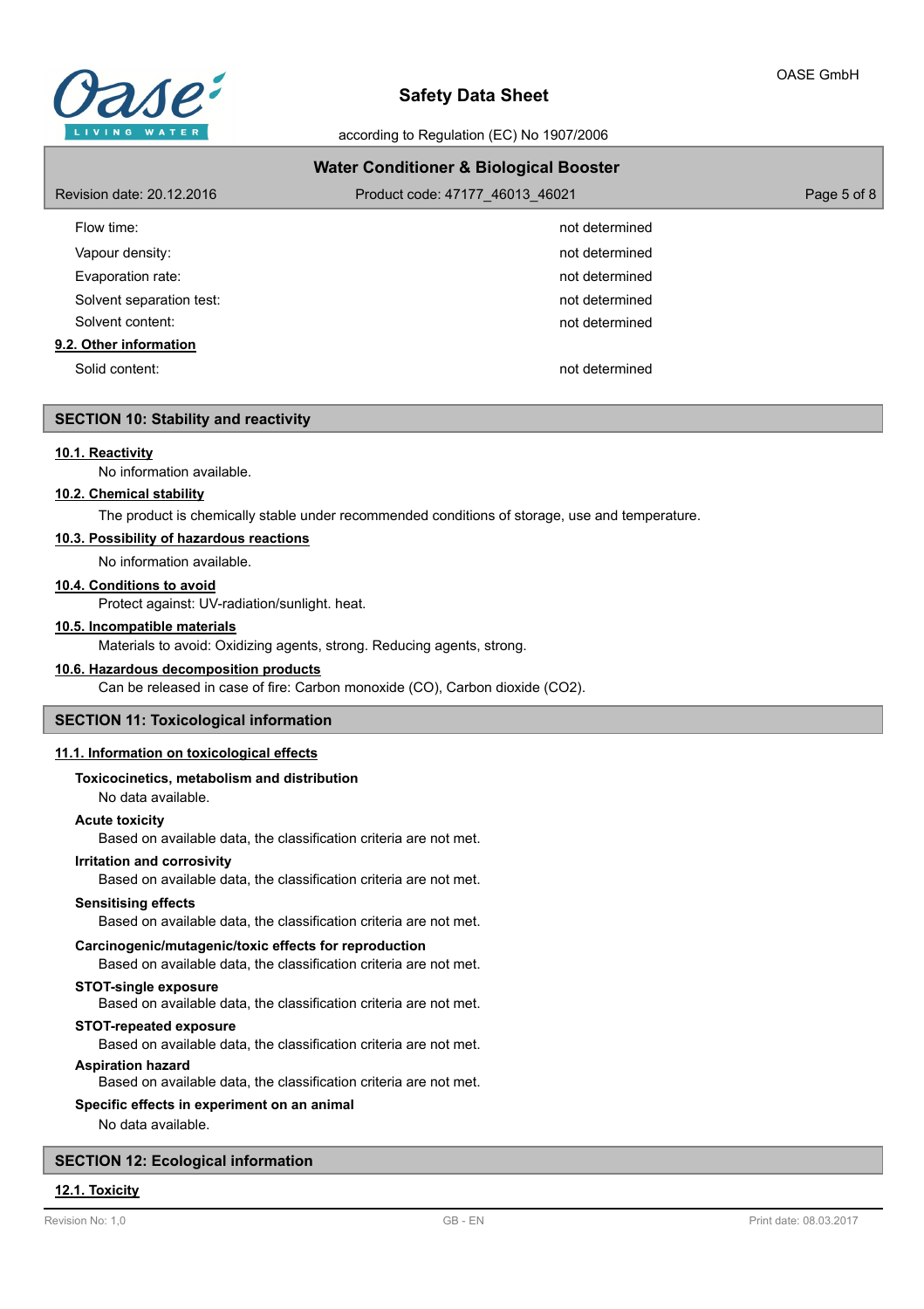

according to Regulation (EC) No 1907/2006

## **Water Conditioner & Biological Booster**

Revision date: 20.12.2016

Product code: 47177\_46013\_46021 Product code: 47177\_46013\_46021

The product has not been tested. **12.2. Persistence and degradability**

The product has not been tested.

### **12.3. Bioaccumulative potential**

No indication of bioaccumulation potential.

**12.4. Mobility in soil**

No data available.

#### **12.5. Results of PBT and vPvB assessment**

The substances in the mixture do not meet the PBT/vPvB criteria according to REACH, annex XIII.

## **12.6. Other adverse effects**

No data available.

#### **Further information**

Do not allow to enter into surface water or drains.

## **SECTION 13: Disposal considerations**

#### **13.1. Waste treatment methods**

#### **Advice on disposal**

Observe in addition any national regulations! Consult the local waste disposal expert about waste disposal. Non-contaminated packages may be recycled.

According to EAKV, allocation of waste identity numbers/waste descriptions must be carried out in a specific way for every industry and process.

Control report for waste code/ waste marking according to EAKV:

#### **Waste disposal number of contaminated packaging**

WASTE PACKAGING; ABSORBENTS, WIPING CLOTHS, FILTER MATERIALS AND PROTECTIVE CLOTHING NOT OTHERWISE SPECIFIED; packaging (including separately collected municipal packaging waste); mixed packaging 150106

#### **Contaminated packaging**

**Land transport (ADR/RID)**

Handle contaminated packages in the same way as the substance itself.

#### **SECTION 14: Transport information**

**14.1. UN number:** No dangerous good in sense of this transport regulation. **14.2. UN proper shipping name:** No dangerous good in sense of this transport regulation. **14.3. Transport hazard class(es):** No dangerous good in sense of this transport regulation. **14.4. Packing group:** No dangerous good in sense of this transport regulation. **Inland waterways transport (ADN) 14.1. UN number:** No dangerous good in sense of this transport regulation. **14.2. UN proper shipping name:** No dangerous good in sense of this transport regulation. **14.3. Transport hazard class(es):** No dangerous good in sense of this transport regulation. **14.4. Packing group:** No dangerous good in sense of this transport regulation. **Marine transport (IMDG) 14.1. UN number:** No dangerous good in sense of this transport regulation. **14.2. UN proper shipping name:** No dangerous good in sense of this transport regulation. **14.3. Transport hazard class(es):** No dangerous good in sense of this transport regulation. **14.4. Packing group:** No dangerous good in sense of this transport regulation. **Air transport (ICAO-TI/IATA-DGR) 14.1. UN number:** No dangerous good in sense of this transport regulation.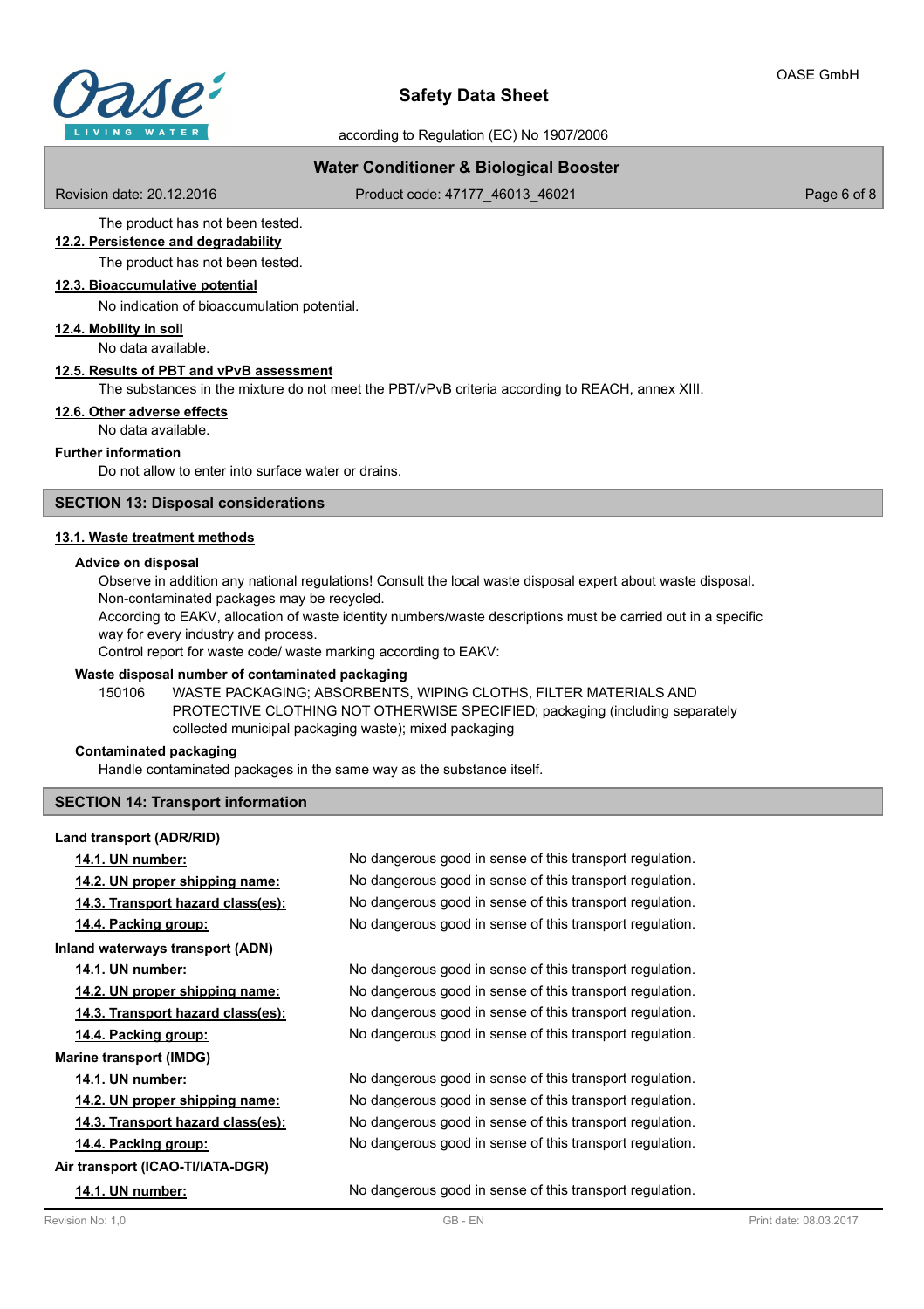

according to Regulation (EC) No 1907/2006

| <b>Water Conditioner &amp; Biological Booster</b>                                                                                            |                                                                                                      |             |  |  |  |
|----------------------------------------------------------------------------------------------------------------------------------------------|------------------------------------------------------------------------------------------------------|-------------|--|--|--|
| Revision date: 20.12.2016                                                                                                                    | Product code: 47177 46013 46021                                                                      | Page 7 of 8 |  |  |  |
| 14.2. UN proper shipping name:                                                                                                               | No dangerous good in sense of this transport regulation.                                             |             |  |  |  |
| 14.3. Transport hazard class(es):                                                                                                            | No dangerous good in sense of this transport regulation.                                             |             |  |  |  |
| 14.4. Packing group:                                                                                                                         | No dangerous good in sense of this transport regulation.                                             |             |  |  |  |
| 14.5. Environmental hazards                                                                                                                  |                                                                                                      |             |  |  |  |
| <b>ENVIRONMENTALLY HAZARDOUS:</b>                                                                                                            | no                                                                                                   |             |  |  |  |
| 14.6. Special precautions for user<br>refer to chapter 6-8                                                                                   |                                                                                                      |             |  |  |  |
| 14.7. Transport in bulk according to Annex II of Marpol and the IBC Code<br>not relevant                                                     |                                                                                                      |             |  |  |  |
| <b>SECTION 15: Regulatory information</b>                                                                                                    |                                                                                                      |             |  |  |  |
|                                                                                                                                              | 15.1. Safety, health and environmental regulations/legislation specific for the substance or mixture |             |  |  |  |
| EU regulatory information                                                                                                                    |                                                                                                      |             |  |  |  |
| 2010/75/EU (VOC):                                                                                                                            | No information available.                                                                            |             |  |  |  |
| 2004/42/EC (VOC):                                                                                                                            | No information available.                                                                            |             |  |  |  |
| Information according to 2012/18/EU<br>(SEVESO III):                                                                                         | Not subject to 2012/18/EU (SEVESO III)                                                               |             |  |  |  |
| <b>Additional information</b>                                                                                                                |                                                                                                      |             |  |  |  |
| The mixture is classified as not hazardous according to regulation (EC) No 1272/2008 [CLP].<br>REACH 1907/2006 Appendix XVII: not relevant   |                                                                                                      |             |  |  |  |
| National regulatory information                                                                                                              |                                                                                                      |             |  |  |  |
| Water contaminating class (D):                                                                                                               | - - not water contaminating                                                                          |             |  |  |  |
| 15.2. Chemical safety assessment                                                                                                             | Chemical safety assessments for substances in this mixture were not carried out.                     |             |  |  |  |
| <b>SECTION 16: Other information</b>                                                                                                         |                                                                                                      |             |  |  |  |
| <b>Changes</b>                                                                                                                               |                                                                                                      |             |  |  |  |
| Rev. 1.0; 20.12.2016, Initial release                                                                                                        |                                                                                                      |             |  |  |  |
| Abbreviations and acronyms                                                                                                                   |                                                                                                      |             |  |  |  |
| ADR: Accord européen sur le transport des marchandises dangereuses par Route                                                                 |                                                                                                      |             |  |  |  |
| <b>CAS Chemical Abstracts Service</b>                                                                                                        |                                                                                                      |             |  |  |  |
| DNEL: Derived No Effect Level<br>IARC: INTERNATIONAL AGENCY FOR RESEARCH ON CANCER                                                           |                                                                                                      |             |  |  |  |
| IMDG: International Maritime Code for Dangerous Goods                                                                                        |                                                                                                      |             |  |  |  |
| IATA: International Air Transport Association                                                                                                |                                                                                                      |             |  |  |  |
| IATA-DGR: Dangerous Goods Regulations by the "International Air Transport Association" (IATA)                                                |                                                                                                      |             |  |  |  |
| ICAO: International Civil Aviation Organization<br>ICAO-TI: Technical Instructions by the "International Civil Aviation Organization" (ICAO) |                                                                                                      |             |  |  |  |
| GHS: Globally Harmonized System of Classification and Labelling of Chemicals                                                                 |                                                                                                      |             |  |  |  |
| GefStoffV: Gefahrstoffverordnung (Ordinance on Hazardous Substances, Germany)<br>LOAEL: Lowest observed adverse effect level                 |                                                                                                      |             |  |  |  |
| LOAEC: Lowest observed adverse effect concentration                                                                                          |                                                                                                      |             |  |  |  |
| LC50: Lethal concentration, 50 percent                                                                                                       |                                                                                                      |             |  |  |  |
| LD50: Lethal dose, 50 percent                                                                                                                |                                                                                                      |             |  |  |  |
| NOAEL: No observed adverse effect level<br>NOAEC: No observed adverse effect level                                                           |                                                                                                      |             |  |  |  |
| NTP: National Toxicology Program                                                                                                             |                                                                                                      |             |  |  |  |
| N/A: not applicable                                                                                                                          |                                                                                                      |             |  |  |  |
| OSHA: Occupational Safety and Health Administration                                                                                          |                                                                                                      |             |  |  |  |